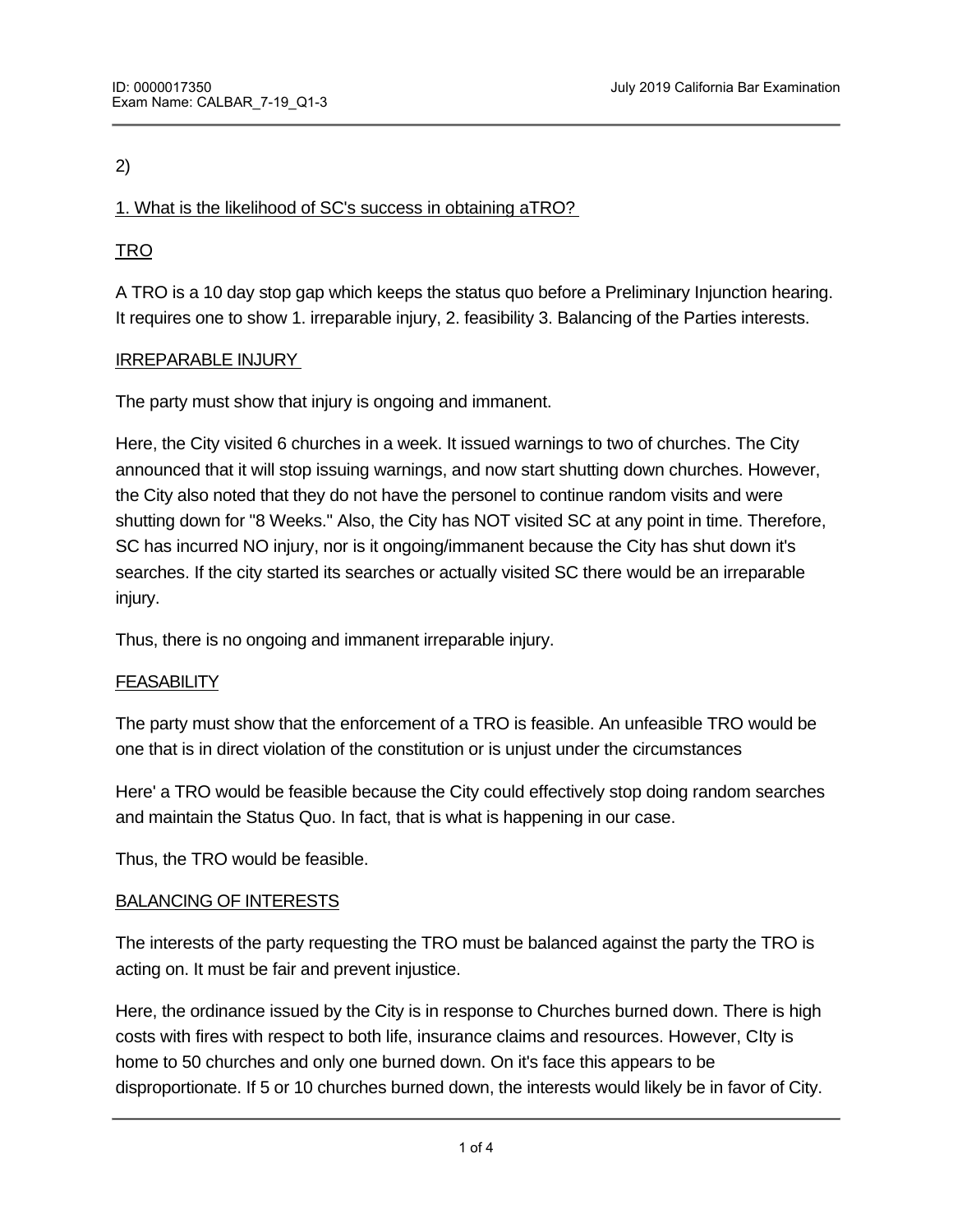However, a single church burning down may not justify the ordinance. The interest of SC in obtaining a TRO is likely because of this 1/50 ratio. As well, religious practices is a constitutionally held belief and even if it was 10 churches burning down, the protection of a fundamental right would out-way personal or economic harm.

Thus, the balance of interst is in favor of SC.

# CONCLUSION.

The TRO will not be granted regardless of balancing or feasibility because there is no ongoing injury which demands the TRO.

# 2. What is the likelihood of SC"s success in obtaining a preliminary injunction?

### PRELIMINARY INJUCTION.

A preliminary induction will keep the status quo until a trial or hearing can occur. The same factors are required from a TRO, however, it last longer than a TRO and the irreparable injury must be continuous onging over a longer period of time and there needs to be a likelyhood of success.

#### IRREPARABLE INJURY

### SEE ABOVE

However, here the injury will continue AFTER 8 weeks (whereas a TRO is only 10 day). When the ordinance starts being enforced again there is a high likely hood that SC will be shut down.

Thus, SC has an irreparable injury.

FEASABILITY

SEE ABOVE

BALANCING OF INTERESTS

SEE ABOVE

### LIKELYHOOD OF SUCCESS

high likelhood of success.

A preliminary injunction needs to have a showing, on balance, that there is a likelyhood of success on the merits. Good faith claims of questionable constitutional violations will have a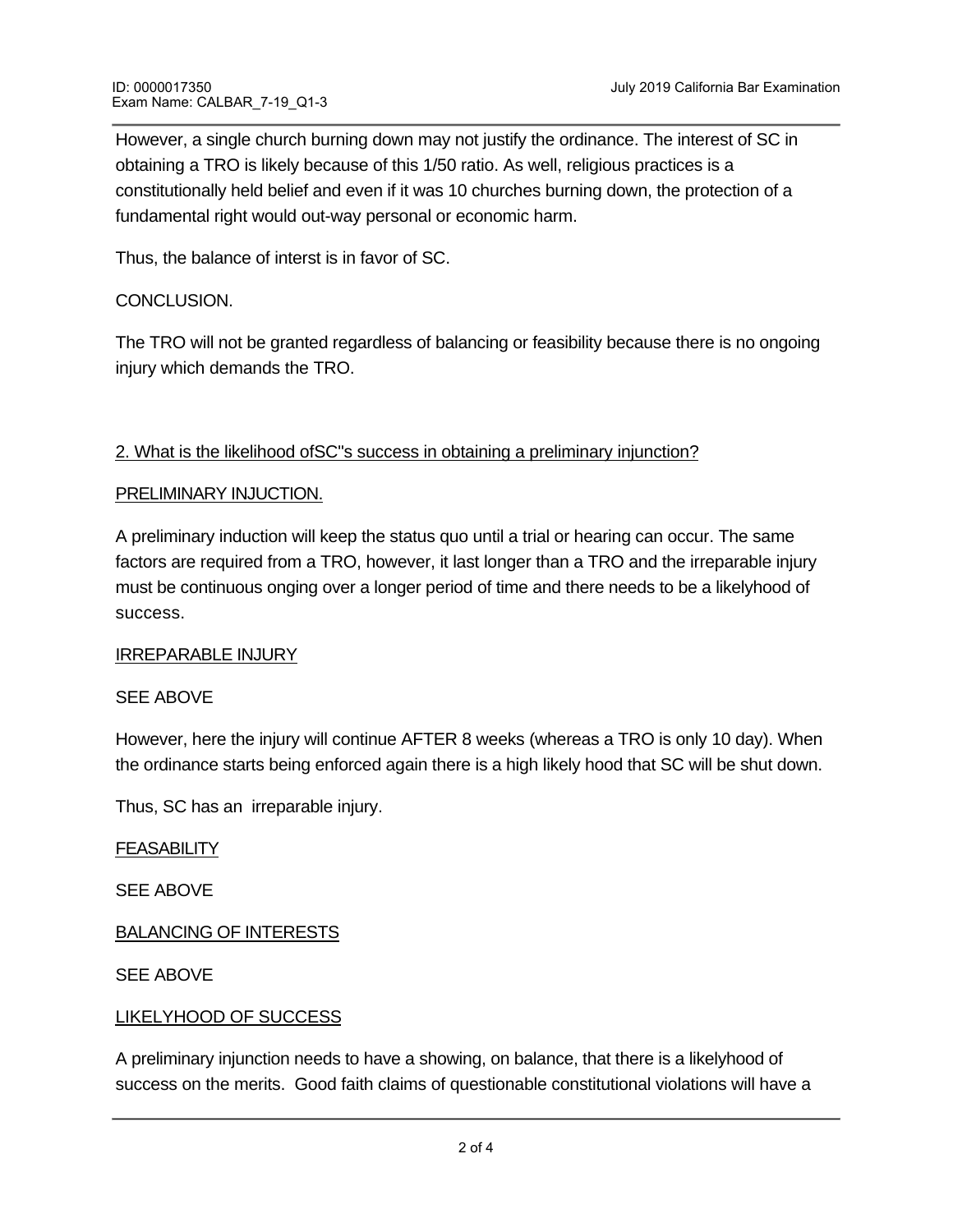high likelhood of success.

Here, SC is arguing that a fundamental right to practice their religion has been violated. SC is a church, and one commonly associated with faith. SC burns candles as part of it's services. Many other religions burn candles and it is commonly known throughout the world that faith, spirituality and religion concerns itself with light and the burning of candles. Therefore it is clear that SC COULD mount a winning constitutional claim.

Thus, SC has a likelyhood of SUCCESS.

# **CONCLUSION**

Therefore, SC will likely be granted a PI because it has an irreparable injury, it is feasible, interests are in its balance, and SC's claim has a high likleyhood of succeeding.

# 3. What is the likelihood of SC"s success in obtaining a declaratory relief?

# FREEDOM OF RELIGIOUS PRACTICE

Under the 1st amendment, freedom of religious practice is expressly upheld. A government or it's agents may not establish a religion, favor one over the other, promote one over the other, nor may it prevent the honest and sincere practice of religion. The practice of religion is one that generally "looks" like a religion within the common understanding of orthodox religious beliefs. It cannot be of philosophical or political ideologies. A government, may restrict the practice of a religion if an exception applies. Strict Scrutiny applies. There must be a necessary and compelling interest, and it must be the least restrictive means

Here, SC is a physical church and meets at least once a week on Sundays to worship. SC claims that it's burning of candles during sunday service "signifies the spiritual light in the world." This appears on it's face to be a very sincere belief because they meet once a week continuously and preform this practice continuously and in good faith. It is factually difficult to argue that burning of candles is not part of a religion because it is classicaly orthodox and similar to many other religions. The City's ordinance does not allow the burning of candles, and demands that any church be closed if and when caught burning candles. Therefore, because the ordinance is highly restricive and will result in the closure of the phyiscal place of worship, it is preventing the honest and sincere belief. Because the ordinance ONLY targets 50 traditional churches and not other religious places physically it is favoring some religions over others.

The City, does have a necessary and compelling interest. Keeping fires away and personal safety is important. However, there are likely less restrictive means such as getting fire safe

candles, or requiring the candles to be located in fire -proof containers/glasses.